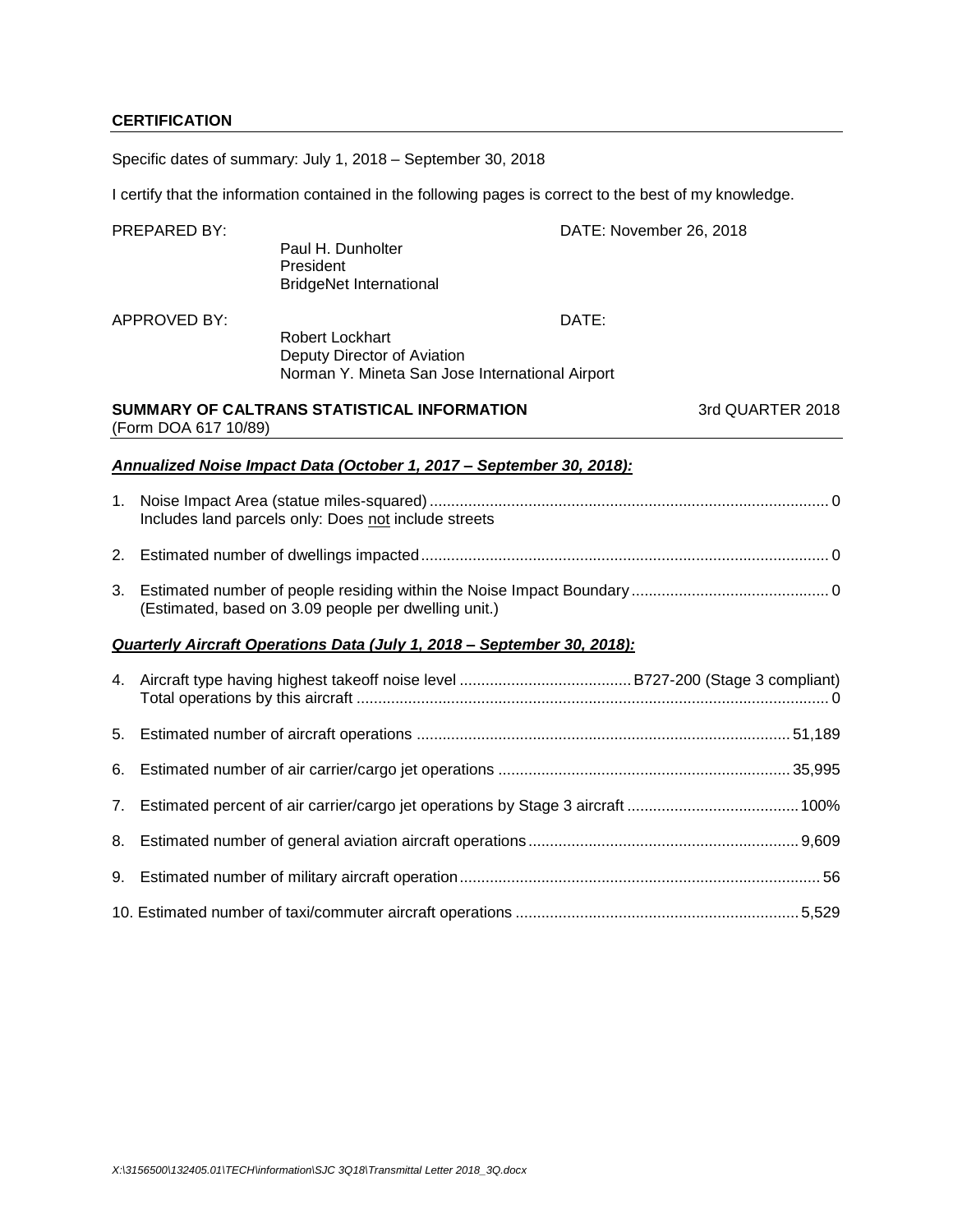## **BACKGROUND INFORMATION**

### **"Noise Problem" Airports in California**

The California Airport Noise Standards (California Code of Regulations, Title 21, Section 5000 et seq.) apply to any airport that is determined to have a noise problem by the local County Board of Supervisors in accordance with the provisions in the regulation. Norman Y. Mineta San Jose International Airport (SJIA) is one of ten airports in California that have been determined to have a noise problem by local County governments.

### **How is aircraft noise measured?**

California uses the Community Noise Equivalent Level (CNEL) as the primary measure for determining exposure of individuals to airport noise. CNEL is the annual, 24-hour average sound level, in decibels, obtained from the accumulation of all noise events, with the addition of 4.77 decibels to weight sound levels from 7 P.M. to 10 P.M. and 10 decibels to weight sound levels from 10 P.M. to 7 A.M. In effect, this weighting means that each evening operation is counted as it is five daytime operations and each nighttime operation counts as the same as ten daytime operations. The weighing of evening and nighttime events accounts for the fact that noise events during these hours are more intrusive when ambient levels are lower and people are trying to sleep. The 24-hour CNEL is annualized to reflect noise generated by aircraft operations for an entire year and is identified by "noise contours" showing levels of aircraft noise.

CNEL is a widely accepted descriptor for aviation noise because of the following characteristics: CNEL is a measurable quantity; CNEL can be used by airport planners and the general public who are not familiar with acoustics or acoustical theory; CNEL provides a simple method to compare the effectiveness of alternative airport scenarios; and CNEL is based on a substantial body of scientific survey data regarding the reactions people have to noise.

### **What are Noise Contours (noise Exposure Maps – NEMs) and how are they used?**

Noise contours are computer generated lines that are modeled to reflect both current noise conditions near airports, as well as to predict what the future noise conditions will be. Technically, a noise contour represents the average annual noise levels (CNEL) summarized by lines connecting points of equal noise exposure.

Norman Y. Mineta San Jose International Airport uses the 65 CNEL contour to identify non-compatible land uses and determine eligibility for federal funds for noise mitigation. Any noise sensitive uses (such as residences, schools, churches, etc.) within the 65 CNEL and greater contour are considered to be noncompatible with aircraft noise.

A variety of information is gathered each quarter to create an accurate noise contour including: the number of flights, flight paths, type of aircraft, type of aircraft engines, time of day, weather conditions, and runway use. Actual on-site noise measurements specific to aircraft operating at SJIA are used to verify predicted individual aircraft noise levels contained in the computer model.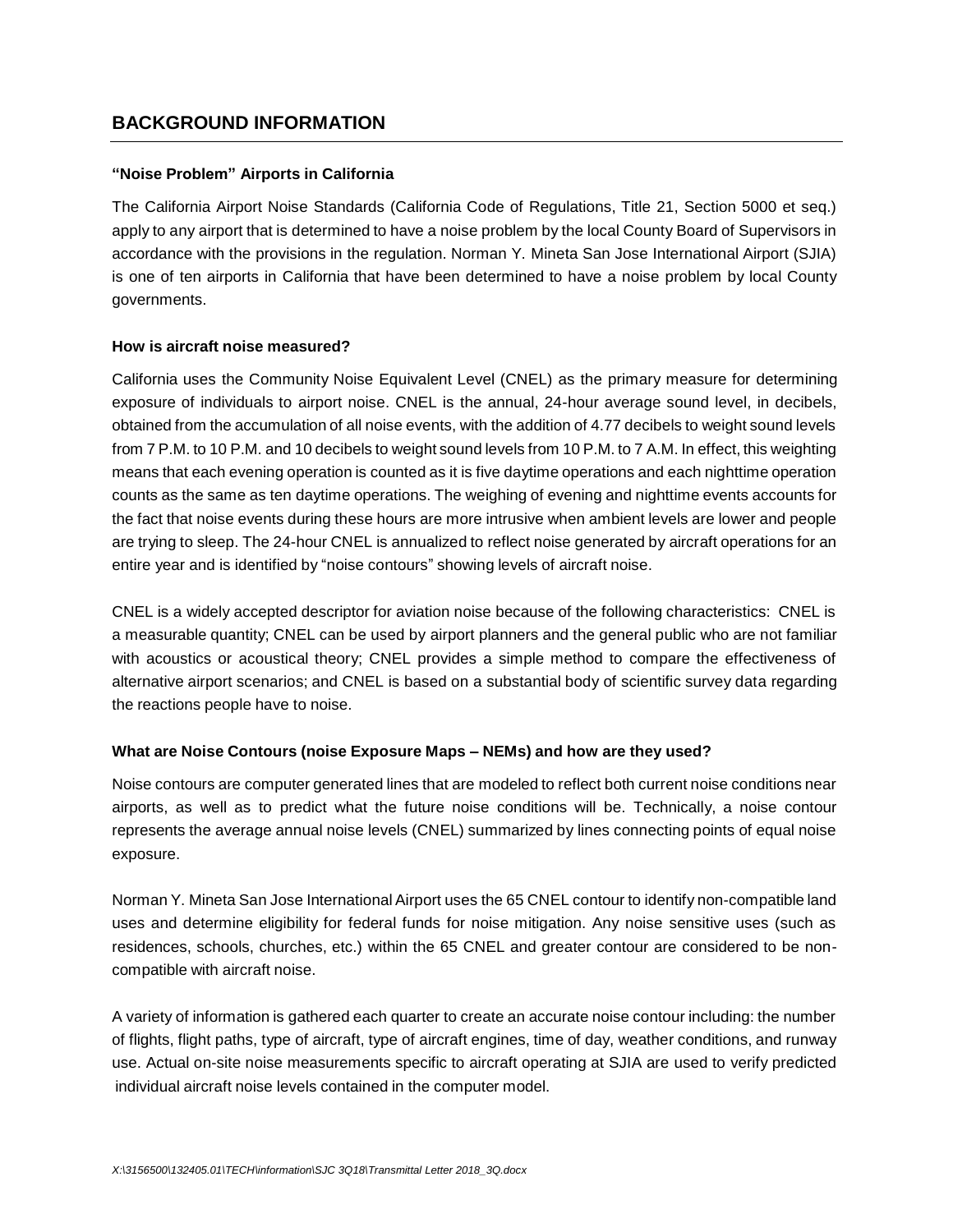These data are used to generate noise contours that are overlaid onto base maps to create a Noise Exposure Map (NEM), which is used to identify where specific levels of aircraft noise occur. The Noise Exposure Maps developed for SJIA will be used in the following ways:

- Defining where areas of roughly equal noise exist in the communities surrounding the Airport
- Assessing various alternative solutions to reduce the effect of noise

### **What is the Integrated Noise Model?**

The Integrated Noise Model (INM) is the model developed by the Federal Aviation Administration (FAA) for evaluating aircraft noise impacts in the communities surrounding airports. The INM uses inputs such as number of operations, aircraft fleet mix (aircraft types), aircraft flight tracks, and flight profiles, time of day of operations and terrain to evaluate aircraft noise. The INM has been used by the FAA since 1978, but has been updated many times since then to include improved metrics and the most current aircraft information.

### **What is considered a non-compatible land use?**

California uses the 65 CNEL and greater contour to represent non-compatible land uses and determine eligibility for noise mitigation. Noise sensitive uses (such as residences, schools, hospitals, nursing homes, and churches) within the 65 CNEL and greater contour are considered to be non-compatible land uses. The date of original construction, the presence of an exterior habitable area, and the presence of acoustic insulation may convert certain uses to a compatible use.

### **What is the purpose of noise monitoring?**

The purpose of noise monitoring is to provide a method to confirm the outputs in the Integrated Noise Model from different aircraft types. The monitoring measures how loud individual aircraft are at certain points. This is then compared to the prediction based on the model and helps determine if any adjustments need to be made to the model inputs to accurately portray the unique noise environment at SJIA. Said another way, these measurements are used to validate the FAA INM. Measurements are taken of the actual noise levels an aircraft makes at a particular airport under particular conditions to compare them to predicted noise levels from the FAA INM using the exact same conditions.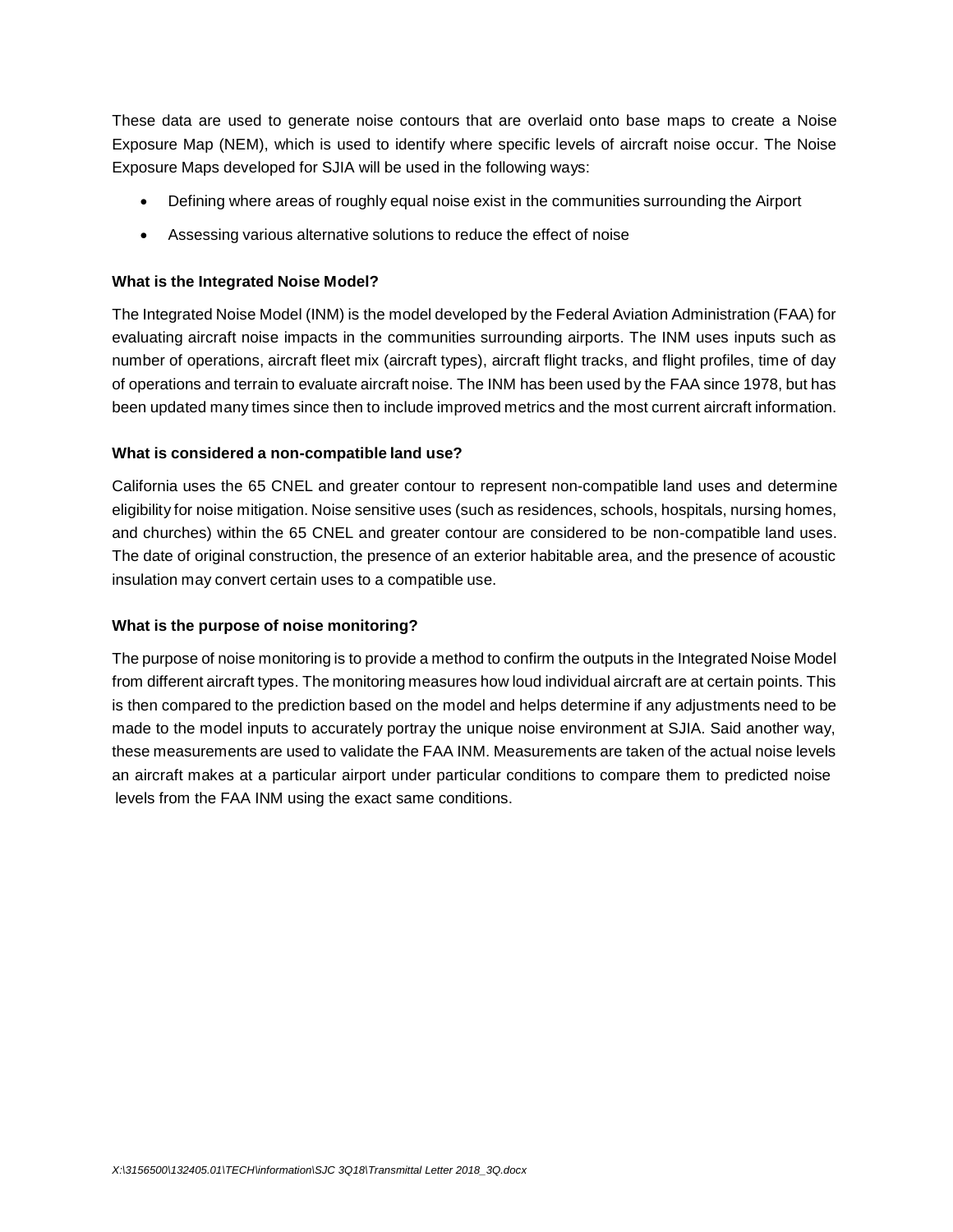|                                                      |          | Year/Quarter |          |          |  |  |  |  |  |  |  |  |  |
|------------------------------------------------------|----------|--------------|----------|----------|--|--|--|--|--|--|--|--|--|
| Remote<br><b>Monitoring</b><br><b>Terminal (RMT)</b> | 2018/3rd | 2018/2nd     | 2018/1st | 2017/4th |  |  |  |  |  |  |  |  |  |
| 101                                                  | 63.5     | 63.3         | 62.7     | 62.5     |  |  |  |  |  |  |  |  |  |
| 102                                                  | 65.9     | 65.3         | 64.5     | 64.2     |  |  |  |  |  |  |  |  |  |
| 104                                                  | 58.2     | 58.0         | 58.0     | 58.0     |  |  |  |  |  |  |  |  |  |
| 105                                                  | 61.2     | 61.9         | 62.5     | 62.4     |  |  |  |  |  |  |  |  |  |
| 106                                                  | 66.2     | 66.1         | 65.8     | 65.6     |  |  |  |  |  |  |  |  |  |
| 107                                                  | 63.4     | 63.4         | 63.6     | 63.2     |  |  |  |  |  |  |  |  |  |
| 108                                                  | 65.3     | 65.3         | 65.1     | 64.8     |  |  |  |  |  |  |  |  |  |
| 109                                                  | 61.9     | 61.6         | 61.3     | 61.2     |  |  |  |  |  |  |  |  |  |
| 110                                                  | 65.7     | 65.6         | 65.4     | 65.4     |  |  |  |  |  |  |  |  |  |
| 111                                                  | 63.2     | 62.9         | 62.8     | 62.8     |  |  |  |  |  |  |  |  |  |
| 112                                                  | 59.8     | 60.0         | 60.5     | 60.5     |  |  |  |  |  |  |  |  |  |
| 114                                                  | 60.5     | 60.6         | 60.4     | 60.1     |  |  |  |  |  |  |  |  |  |
| 115                                                  | 58.7     | 58.6         | 58.7     | 59.0     |  |  |  |  |  |  |  |  |  |

# **ANNUALIZED COMMUNITY NOISE EQUIVALENT (CNEL) VALUES**

## **TOTAL AIRCRAFT OPERATIONS**

|                         | Year/Quarter |               |                        |          |  |  |  |  |  |  |  |  |
|-------------------------|--------------|---------------|------------------------|----------|--|--|--|--|--|--|--|--|
| <b>Operations</b>       | 2018/3rd     | $2018/2^{nd}$ | $2018/1$ <sup>st</sup> | 2017/4th |  |  |  |  |  |  |  |  |
| Total                   | 51,189       | 50,222        | 44,710                 | 46.840   |  |  |  |  |  |  |  |  |
| Air Carrier/Cargo       | 35,995       | 34,395        | 30,594                 | 32,513   |  |  |  |  |  |  |  |  |
| <b>General Aviation</b> | 9,609        | 9,969         | 8,060                  | 8,524    |  |  |  |  |  |  |  |  |
| Military                | 56           | 93            | 44                     | 59       |  |  |  |  |  |  |  |  |
| Taxi/Commuter           | 5,529        | 5,765         | 6,010                  | 5,744    |  |  |  |  |  |  |  |  |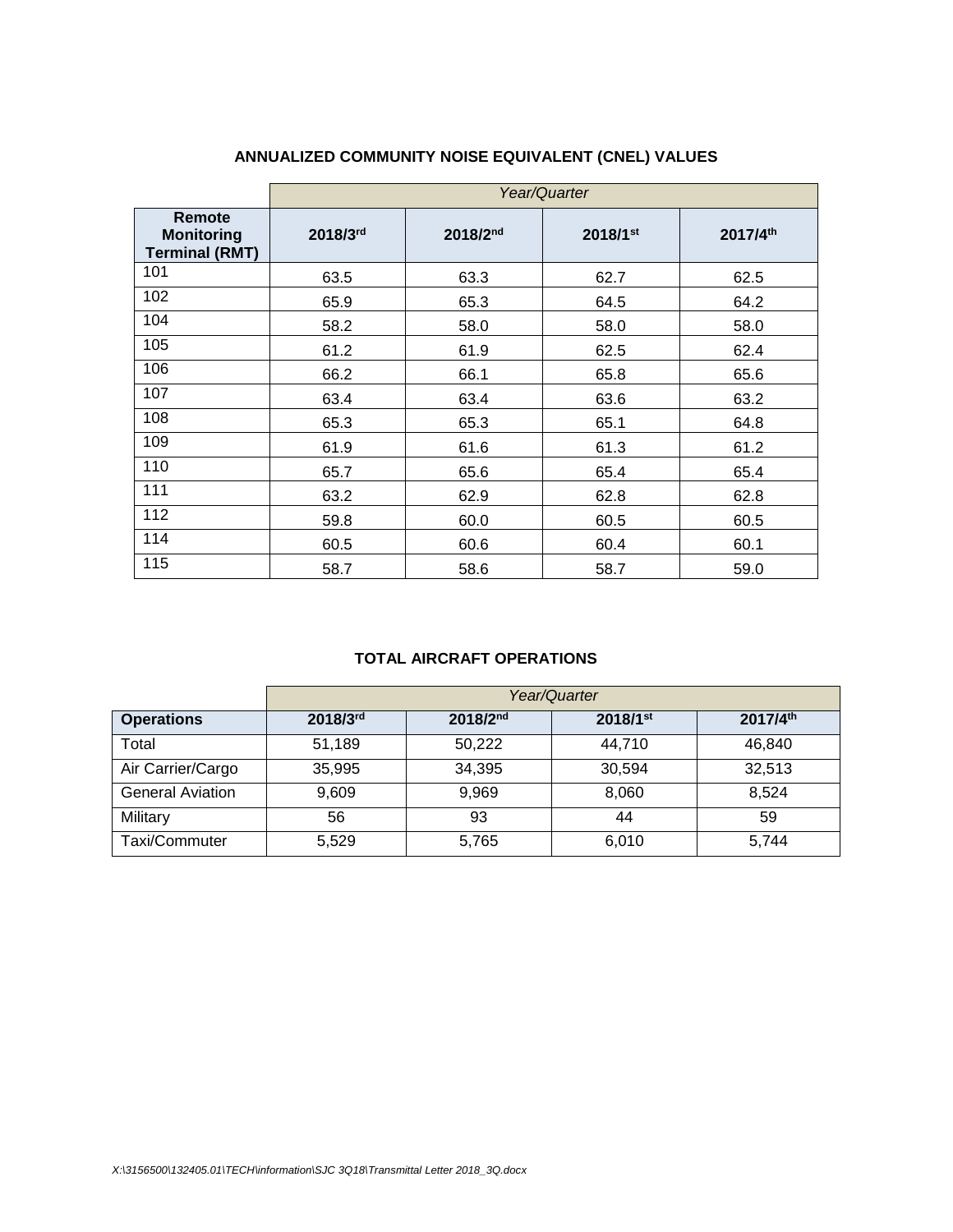# **REMOTE MONITORING TERMINAL (RMT) LOCATIONS**

| <b>Remote</b><br><b>Monitoring</b><br><b>Terminal (RMT)</b> | Location                                      | Latitude  | Longitude     |  |  |
|-------------------------------------------------------------|-----------------------------------------------|-----------|---------------|--|--|
| 101                                                         | Oak Street<br>San Jose, CA                    | 37.321292 | -121.881981   |  |  |
| 102                                                         | Center for Performing Arts<br>San Jose, CA    | 37.329572 | -121.892365   |  |  |
| 104                                                         | <b>Bellarmine Prep School</b><br>San Jose, CA | 37.340997 | -121.917993   |  |  |
| 105                                                         | Rosemary Garden<br>San Jose, CA               | 37.3624   | -121.91475    |  |  |
| 106                                                         | St. John/Autumn<br>San Jose, CA               | 37.33424  | -121.899946   |  |  |
| 107                                                         | Fire Station 6<br>Santa Clara, CA             | 37.39516  | -121.949916   |  |  |
| 108                                                         | MacGregor Lane<br>Santa Clara, CA             | 37.386895 | -121.946527   |  |  |
| 109                                                         | Lake Santa Clara<br>Santa Clara, CA           | 37.392133 | $-121.967717$ |  |  |
| 110                                                         | Chestnut St.<br>Santa Clara, CA               | 37.390153 | -121.959598   |  |  |
| 111                                                         | <b>Fuller Street Park</b><br>Santa Clara, CA  | 37.397987 | $-121.965516$ |  |  |
| 112                                                         | Mnt. View/Alviso<br>Santa Clara, CA           | 37.40969  | -121.97944    |  |  |
| 114                                                         | Fairway Glen Park<br>Santa Clara, CA          | 37.405623 | $-121.961404$ |  |  |
| 115                                                         | 3rd/Reed<br>San Jose, CA                      | 37.328608 | -121.882987   |  |  |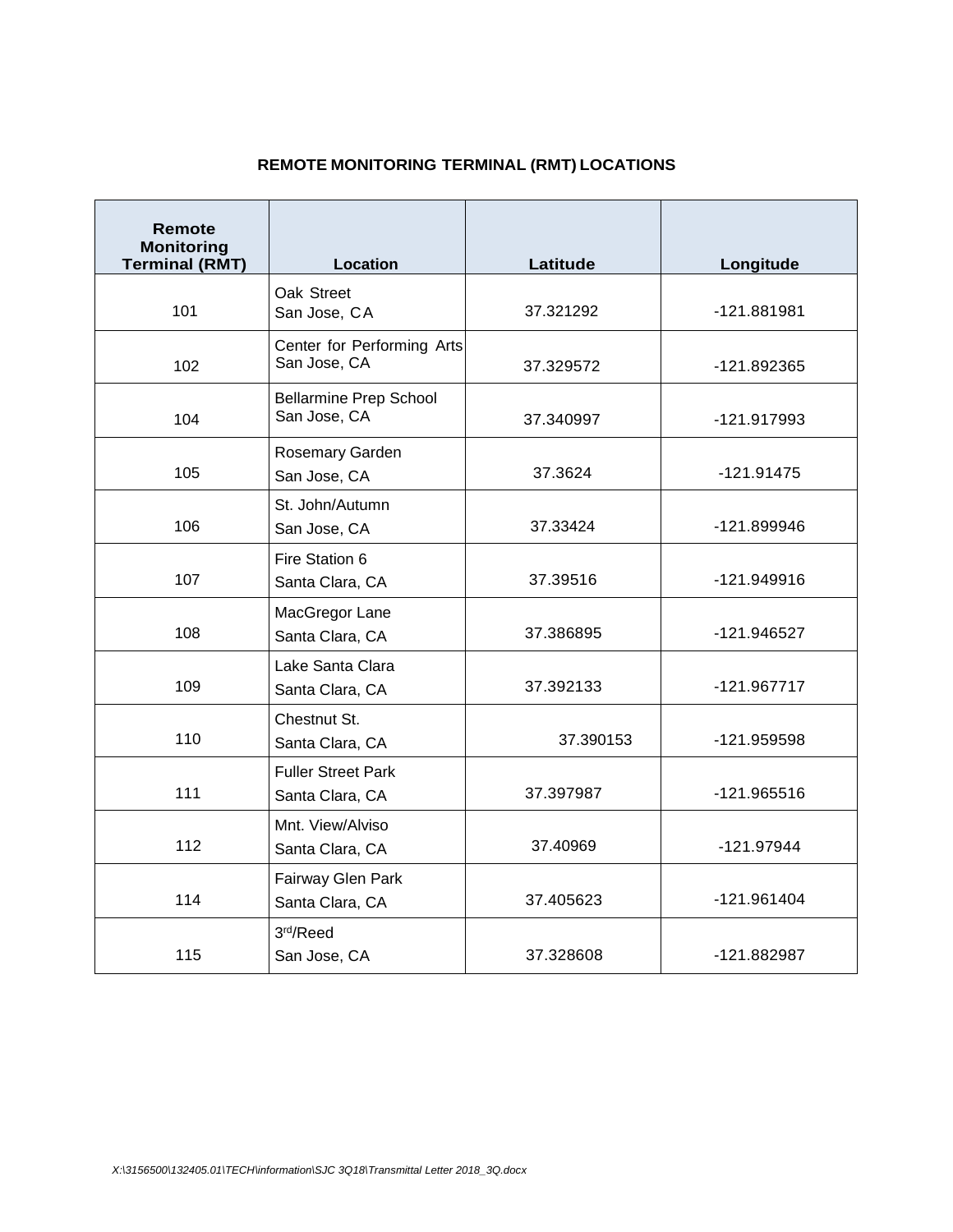|                 |       |       |      |      |       |      | <b>Remote Monitoring Terminal (RMT)</b> |       |      |       |      |      |      |
|-----------------|-------|-------|------|------|-------|------|-----------------------------------------|-------|------|-------|------|------|------|
|                 | 101   | 102   | 104  | 105  | 106   | 107  | 108                                     | 109   | 110  | 111   | 112  | 114  | 115  |
| Oct 2017        | 62.8  | 62.5  | 59.3 | 62.2 | 65.1  | 62.5 | 64.8                                    | 60.5  | 64.6 | 61.8  | 58.5 | 59.9 | 56.4 |
| # Days          | 21    | 31    | 31   | 31   | 31    | 31   | 31                                      | 31    | 31   | 31    | 31   | 31   | 31   |
| Nov 2017        | 63.7  | 63.8  | 59.4 | 63.8 | 66.2  | 63.6 | 64.9                                    | 61.9  | 65.9 | 63.4  | 60.6 | 60.3 | 60.6 |
| # Days          | 30    | 30    | 30   | 30   | 30    | 30   | 30                                      | 30    | 30   | 27    | 30   | 30   | 30   |
| Dec 2017        | 63.3  | 63.7  | 61.2 | 63.3 | 65.8  | 63.2 | 65.5                                    | 61.4  | 65.3 | 62.7  | 59.2 | 60.6 | 57.9 |
| # Days          | 31    | 31    | 31   | 31   | 31    | 31   | 31                                      | 30    | 31   | 31    | 31   | 31   | 31   |
| 4th Qtr.        | 63.3  | 63.4  | 60.1 | 63.2 | 65.7  | 63.1 | 65.1                                    | 61.3  | 65.3 | 62.7  | 59.5 | 60.3 | 58.6 |
| # Days          | 82    | 92    | 92   | 92   | 92    | 92   | 92                                      | 90    | 92   | 89    | 92   | 92   | 92   |
| Jan 2018        | 63.1  | 65.7  | 58.9 | 61.6 | 66.3  | 63.4 | 65.1                                    | 61.5  | 65.9 | 63.3  | 60.6 | 60.5 | 59.9 |
| # Days          | 31    | 31    | 31   | 31   | 31    | 31   | 31                                      | 31    | 31   | 31    | 31   | 31   | 31   |
| Feb 2018        | 63.3  | 66.6  | 59.4 | 62.5 | 65.9  | 63.4 | 64.9                                    | 61.1  | 64.7 | 62.1  | 59.3 | 60.3 | 58.4 |
| # Days          | 28    | 28    | 28   | 28   | 28    | 28   | 28                                      | 28    | 28   | 28    | 28   | 28   | 28   |
| Mar 2018        | 63.5  | 67.2  | 59.0 | 63.0 | 66.6  | 64.2 | 65.1                                    | 61.9  | 66.2 | 63.7  | 61.3 | 60.4 | 61.6 |
| # Days          | 31    | 31    | 31   | 31   | 31    | 31   | 31                                      | 31    | 31   | 31    | 31   | 31   | 31   |
| 1st Qtr.        | 63.3  | 66.5  | 59.1 | 62.4 | 66.3  | 63.7 | 65.1                                    | 61.5  | 65.7 | 63.1  | 60.5 | 60.4 | 60.2 |
| # Days          | 90    | 90    | 90   | 90   | 90    | 90   | 90                                      | 90    | 90   | 90    | 90   | 90   | 90   |
| Apr 2018        | 64.0  | 66.9  | 57.3 | 60.5 | 67.2  | 64.0 | 66.0                                    | 62.5  | 66.0 | 63.4  | 59.9 | 61.4 | 58.1 |
| # Days          | 30    | 30    | 30   | 30   | 30    | 30   | 30                                      | 30    | 30   | 30    | 30   | 30   | 30   |
| May 2018        | 64.1  | 67.1  | 55.5 | 59.0 | 67.1  | 64.0 | 65.8                                    | 62.3  | 65.9 | 63.4  | 59.7 | 61.3 | 58.7 |
| # Days          | 28    | 31    | 31   | 31   | 31    | 31   | 31                                      | 31    | 31   | 31    | 31   | 31   | 31   |
| Jun 2018        | 63.7  | 66.6  | 55.8 | 58.5 | 66.1  | 63.4 | 65.6                                    | 62.5  | 66.2 | 63.8  | 60.0 | 60.7 | 58.3 |
| # Days          | 30    | 30    | 30   | 30   | 22    | 30   | 30                                      | 30    | 30   | 30    | 30   | 30   | 30   |
| 2nd Qtr.        | 63.9  | 66.9  | 56.2 | 59.4 | 66.9  | 63.8 | 65.8                                    | 62.4  | 66.0 | 63.5  | 59.8 | 61.1 | 58.4 |
| # Days          | 88    | 91    | 91   | 91   | 83    | 91   | 91                                      | 91    | 91   | 91    | 91   | 91   | 91   |
| <b>Jul 2018</b> | 63.8  | 66.5  | 54.6 | 56.7 | 66.0  | 63.1 | 64.5                                    | 62.0  | 66.0 | 63.4  | 59.2 | 60.3 | 57.1 |
| # Days          | 31    | 31    | 31   | 31   | 22    | 30   | 11                                      | 31    | 31   | 31    | 31   | 31   | 31   |
| Aug 2018        | 63.7  | 66.5  | 55.6 | 56.6 | 65.7  | 62.8 |                                         | 62.1  | 65.8 | 63.5  | 59.3 | 60.3 | 57.8 |
| # Days          | 31    | 31    | 31   | 31   | 31    | 31   | $\pmb{0}$                               | 31    | 31   | 31    | 31   | 31   | 31   |
| Sep 2018        | 63.1  | 65.4  | 57.6 | 58.1 | 65.6  | 62.7 | 65.4                                    | 62.5  | 65.6 | 63.2  | 59.3 | 60.0 | 57.0 |
| # Days          | 30    | 10    | 30   | 30   | 30    | 30   | 30                                      | 23    | 30   | 30    | 30   | 30   | 30   |
| 3rd Qtr.        | 63.5  | 66.4  | 56.1 | 57.2 | 65.7  | 62.9 | 65.2                                    | 62.2  | 65.8 | 63.4  | 59.3 | 60.2 | 57.3 |
| # Days          | 92    | 72    | 92   | 92   | 83    | 92   | 41                                      | 83    | 91   | 91    | 91   | 91   | 91   |
| 12 Mo.          | 63.5  | 65.9  | 58.2 | 61.2 | 66.2  | 63.4 | 65.3                                    | 61.9  | 65.7 | 63.2  | 59.8 | 60.5 | 58.7 |
| # Days          | 352   | 345   | 365  | 365  | 348   | 365  | 314                                     | 354   | 365  | 362   | 365  | 365  | 365  |
| On-Line         | 96.4% | 94.5% | 100% | 100% | 95.3% | 100% | 86.0%                                   | 96.9% | 100% | 99.2% | 100% | 100% | 100% |

### **MONTHLY COMMUNITY NOISE EQUIVALENT LEVEL (CNEL) VALUES October 1, 2017 – September 30, 2018**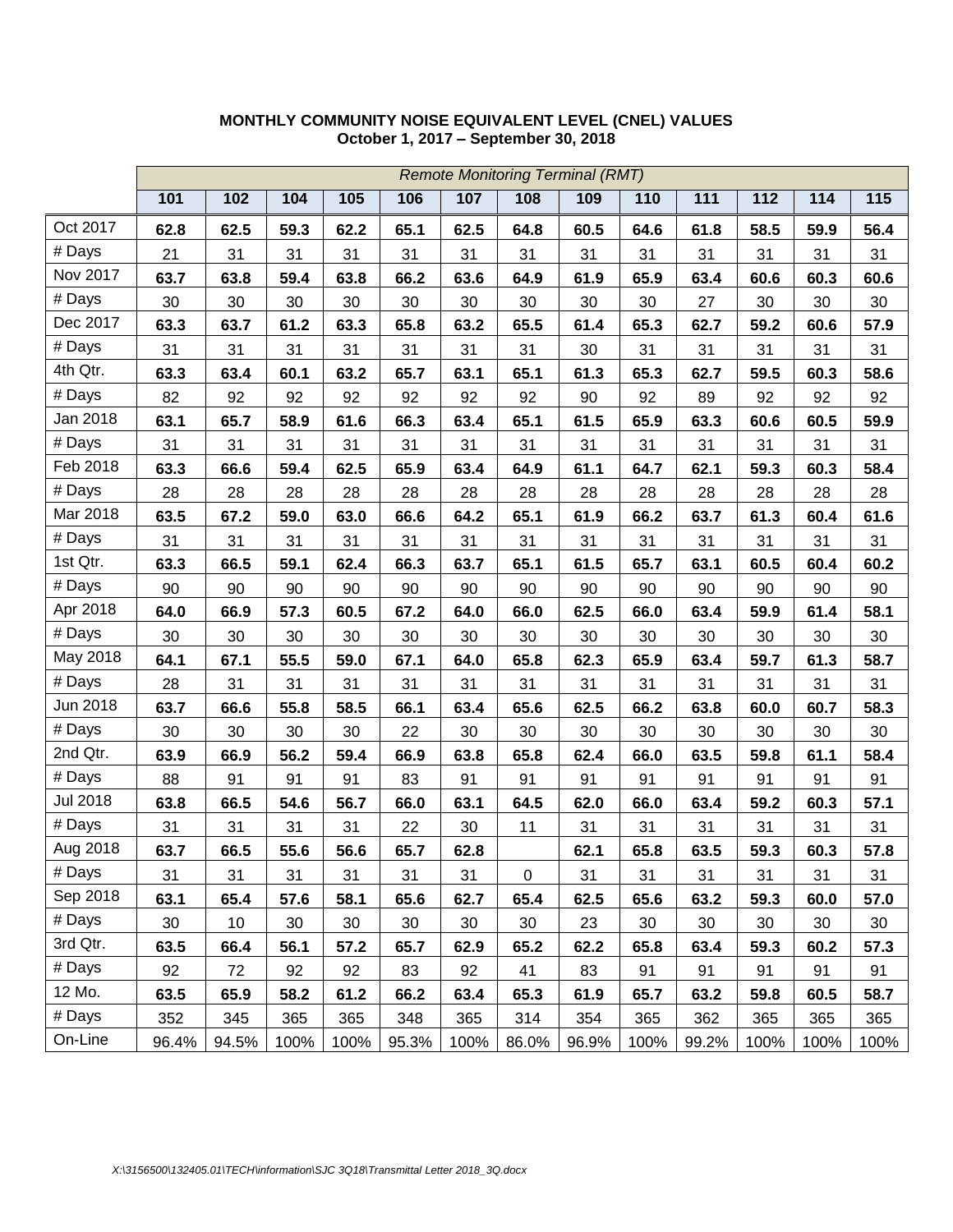|                         | <b>Remote Monitoring Terminal (RMT)</b> |      |                   |      |      |      |      |      |      |      |      |      |      |
|-------------------------|-----------------------------------------|------|-------------------|------|------|------|------|------|------|------|------|------|------|
| <b>Day</b>              | 101                                     | 102  | 104               | 105  | 106  | 107  | 108  | 109  | 110  | 111  | 112  | 114  | 115  |
| $\mathbf{1}$            | 63.7                                    | 67.1 | 57.2              | 57.9 |      | 61.9 | 63.5 | 60.6 | 64.4 | 62.0 | 57.9 | 59.1 | 59.8 |
| $\overline{2}$          | 62.6                                    | 65.5 | 50.6              | 56.7 |      | 63.4 | 65.8 | 62.5 | 66.3 | 64.0 | 60.1 | 61.5 | 55.8 |
| 3                       | 63.2                                    | 66.6 | 60.8              | 62.4 |      | 55.9 | 53.5 | 58.2 | 64.5 | 61.9 | 60.7 | 44.1 | 63.8 |
| $\overline{\mathbf{4}}$ | 65.7                                    | 66.0 | 58.6              | 59.0 |      | 57.4 | 59.6 | 57.2 | 62.3 | 59.7 | 57.1 | 53.9 | 63.8 |
| $\overline{5}$          | 63.3                                    | 66.2 | $\overline{51.5}$ | 55.4 |      | 62.1 | 65.0 | 61.2 | 65.1 | 62.5 | 58.7 | 59.4 | 56.3 |
| $\,6$                   | 63.2                                    | 65.8 | 51.2              | 56.9 |      | 62.5 | 65.2 | 61.9 | 65.2 | 62.5 | 58.8 | 60.2 | 54.8 |
| $\overline{7}$          | 62.0                                    | 64.9 | 52.1              | 53.9 |      | 61.2 | 64.8 | 60.4 | 64.7 | 62.1 | 57.0 | 59.3 | 55.0 |
| $\,8\,$                 | 63.3                                    | 66.1 | 53.4              | 49.0 |      | 61.9 | 65.4 | 61.0 | 65.1 | 62.2 | 56.8 | 59.7 | 54.1 |
| $\boldsymbol{9}$        | 63.3                                    | 66.5 | 52.9              | 53.5 |      | 62.6 | 65.4 | 61.0 | 65.2 | 62.4 | 57.2 | 59.4 | 55.6 |
| 10                      | 65.9                                    | 66.3 | 53.8              | 54.1 | 69.0 | 63.7 | 66.3 | 62.1 | 66.1 | 63.2 | 58.7 | 61.1 | 54.6 |
| 11                      | 62.9                                    | 66.7 | 51.5              | 56.2 | 65.7 | 63.1 | 64.6 | 62.7 | 66.8 | 64.4 | 60.5 | 61.3 | 53.6 |
| 12                      | 64.7                                    | 67.7 | 59.2              | 60.3 | 67.0 | 69.0 |      | 61.9 | 65.9 | 63.4 | 59.8 | 60.6 | 61.8 |
| 13                      | 63.3                                    | 66.3 | 53.4              | 57.6 | 66.2 | 63.6 |      | 63.1 | 66.8 | 64.4 | 60.7 | 61.4 | 54.7 |
| 14                      | 61.3                                    | 64.5 | 54.9              | 52.5 | 64.2 | 62.3 |      | 60.7 | 64.9 | 62.1 | 58.3 | 59.3 | 55.4 |
| 15                      | 63.1                                    | 66.0 | 52.6              | 53.9 | 65.8 | 62.0 |      | 62.3 | 66.0 | 63.8 | 59.4 | 60.2 | 54.8 |
| 16                      | 63.6                                    | 66.7 | 53.8              | 56.8 | 66.0 | 63.2 |      | 62.5 | 66.4 | 63.7 | 59.8 | 60.8 | 55.5 |
| 17                      | 63.8                                    | 66.5 | 52.0              | 55.5 | 66.1 | 63.6 |      | 61.7 | 65.8 | 63.0 | 58.6 | 59.8 | 55.2 |
| 18                      | 63.9                                    | 66.0 | 51.3              | 55.3 | 65.3 | 62.6 |      | 62.1 | 66.1 | 63.7 | 58.9 | 60.3 | 54.7 |
| 19                      | 64.6                                    | 66.0 | 52.5              | 56.6 | 65.1 | 63.7 |      | 63.3 | 67.6 | 65.2 | 60.9 | 62.0 | 55.6 |
| 20                      | 67.1                                    | 66.5 | 51.9              | 57.7 | 65.7 | 62.7 |      | 63.3 | 67.2 | 65.0 | 61.2 | 61.5 | 55.0 |
| 21                      | 62.5                                    | 65.1 | 51.0              | 52.4 | 64.9 | 62.5 |      | 62.5 | 66.3 | 64.0 | 60.4 | 61.1 | 54.6 |
| 22                      | 63.6                                    | 70.0 | 52.8              | 55.4 | 65.9 | 62.0 |      | 62.0 | 65.8 | 63.4 | 59.5 | 60.4 | 55.2 |
| 23                      | 64.1                                    | 66.7 | 53.5              | 60.1 | 66.1 | 63.2 |      | 62.6 | 66.4 | 64.1 | 59.9 | 61.1 | 55.3 |
| 24                      | 64.0                                    | 66.2 | 53.5              | 57.6 | 65.5 | 63.7 |      | 62.8 | 66.5 | 63.7 | 59.2 | 61.0 | 54.6 |
| 25                      | 63.6                                    | 66.4 | 54.3              | 56.2 | 65.5 | 63.1 |      | 61.6 | 65.9 | 62.7 | 57.9 | 59.8 | 55.7 |
| 26                      | 63.8                                    | 66.7 | 54.9              | 56.5 | 66.0 | 63.6 |      | 63.2 | 66.9 | 64.5 | 59.6 | 61.6 | 56.0 |
| 27                      | 64.0                                    | 67.0 | 54.6              | 55.0 | 66.4 | 63.5 |      | 63.1 | 66.9 | 64.4 | 59.7 | 61.1 | 56.0 |
| 28                      | 61.7                                    | 64.9 | 53.5              | 52.8 | 64.5 | 61.8 |      | 61.3 | 65.5 | 62.8 | 58.3 | 59.6 | 53.4 |
| 29                      | 63.8                                    | 66.6 | 54.0              | 52.9 | 66.1 | 62.8 |      | 62.4 | 66.3 | 63.6 | 58.8 | 60.8 | 55.6 |
| 30                      | 63.2                                    | 66.5 | 55.3              | 55.5 | 65.8 | 63.2 |      | 62.2 | 66.2 | 63.5 | 58.6 | 60.6 | 54.5 |
| 31                      | 63.5                                    | 66.5 | 55.3              | 57.5 | 65.9 | 63.7 |      | 62.1 | 66.3 | 63.3 | 58.2 | 60.8 | 55.5 |
| Avg.                    | 63.8                                    | 66.5 | 54.6              | 56.7 | 66.0 | 63.1 | 64.5 | 62.0 | 66.0 | 63.4 | 59.2 | 60.3 | 57.1 |
| $#$ Days                | 31                                      | 31   | 31                | 31   | 21   | 31   | 11   | 31   | 31   | 31   | 31   | 31   | 31   |

### **DAILY AIRCRAFT COMMUNITY NOISE EQUIVALENT LEVEL (CNEL) VALUES JULY 2018**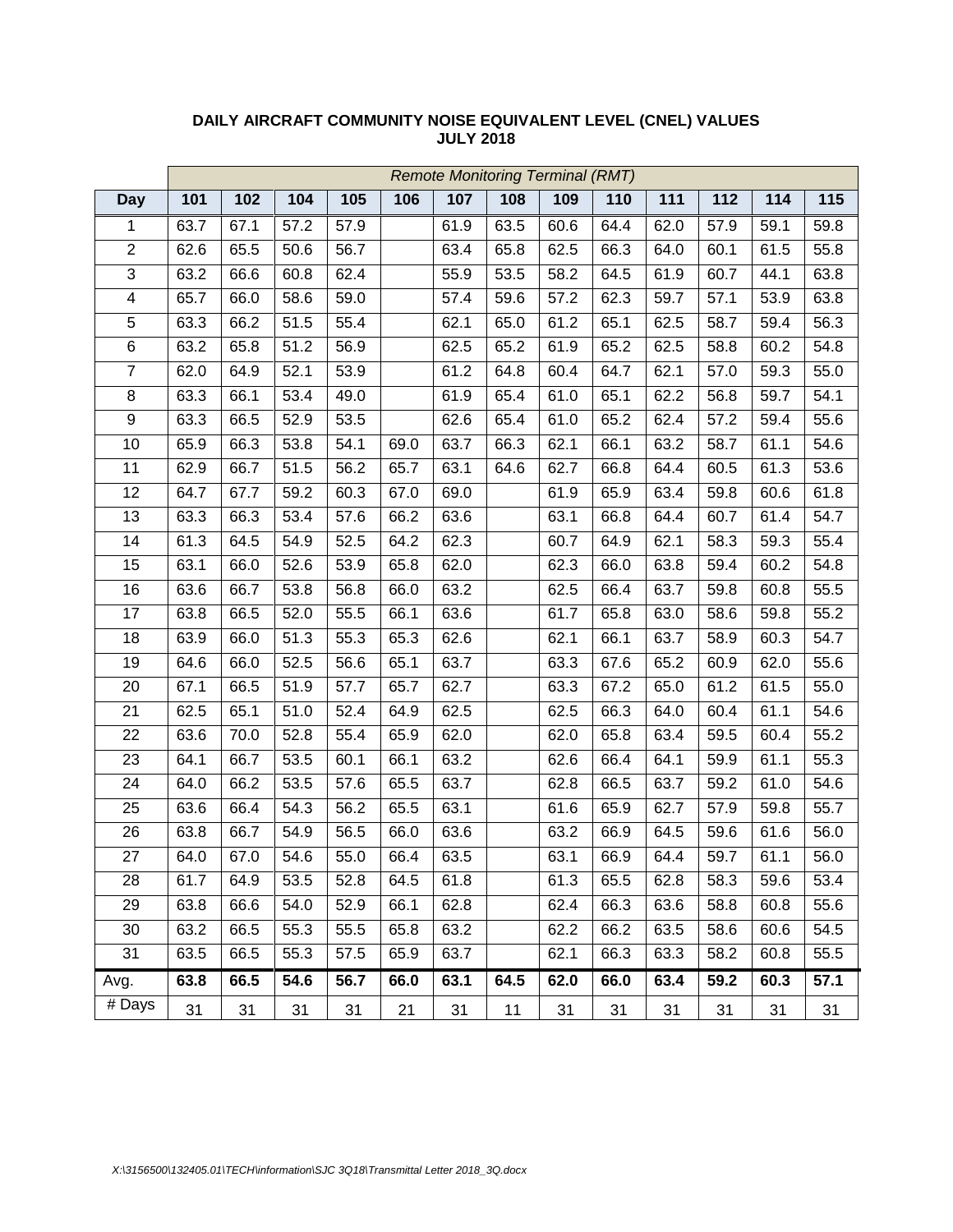|                          | <b>Remote Monitoring Terminal (RMT)</b> |      |      |      |      |      |           |       |      |      |      |      |                   |
|--------------------------|-----------------------------------------|------|------|------|------|------|-----------|-------|------|------|------|------|-------------------|
| <b>Day</b>               | 101                                     | 102  | 104  | 105  | 106  | 107  | 108       | 109   | 110  | 111  | 112  | 114  | 115               |
| $\mathbf{1}$             | 64.2                                    | 66.9 | 54.5 | 57.5 | 66.0 | 63.8 |           | 62.3  | 66.4 | 63.5 | 58.5 | 61.1 | 56.5              |
| $\overline{2}$           | 63.4                                    | 66.6 | 52.5 | 53.1 | 65.5 | 63.8 |           | 63.0  | 66.9 | 64.3 | 59.7 | 61.8 | 55.4              |
| $\overline{3}$           | 63.6                                    | 66.8 | 56.2 | 54.7 | 66.5 | 63.1 |           | 62.3  | 66.9 | 64.4 | 60.2 | 61.0 | 58.3              |
| $\overline{\mathcal{A}}$ | 62.4                                    | 66.5 | 53.2 | 54.0 | 65.1 | 61.5 |           | 60.2  | 64.4 | 61.5 | 57.2 | 59.2 | 54.5              |
| $\overline{5}$           | 63.2                                    | 65.9 | 55.1 | 52.3 | 65.5 | 64.1 |           | 62.6  | 66.5 | 63.9 | 59.4 | 61.4 | 54.4              |
| 6                        | 64.1                                    | 66.5 | 60.7 | 56.2 | 65.9 | 63.8 |           | 61.5  | 65.3 | 63.0 | 58.2 | 60.3 | 56.0              |
| $\overline{7}$           | 64.2                                    | 66.2 | 53.9 | 57.0 | 65.7 | 63.5 |           | 61.9  | 65.8 | 63.2 | 58.6 | 60.9 | 55.7              |
| $\overline{8}$           | 63.4                                    | 66.4 | 52.6 | 56.9 | 65.9 | 62.1 |           | 62.0  | 65.6 | 63.1 | 58.7 | 60.0 | 54.5              |
| 9                        | 64.0                                    | 66.7 | 55.1 | 55.8 | 66.1 | 64.1 |           | 61.3  | 65.9 | 63.6 | 58.7 | 60.0 | 55.2              |
| 10                       | 63.7                                    | 66.9 | 55.1 | 54.8 | 65.2 | 62.8 |           | 62.5  | 65.8 | 63.0 | 58.9 | 60.5 | 54.9              |
| 11                       | 61.6                                    | 65.3 | 48.6 | 55.2 | 63.6 | 61.4 |           | 61.6  | 65.1 | 61.5 | 57.7 | 59.3 | 54.9              |
| 12                       | 63.6                                    | 66.3 | 56.5 | 53.4 | 65.4 | 62.0 |           | 61.0  | 66.0 | 63.5 | 59.1 | 60.4 | 54.9              |
| $\overline{13}$          | 64.0                                    | 66.7 | 55.4 | 54.9 | 66.1 | 63.1 |           |       | 66.6 | 64.5 | 60.7 | 61.6 | 55.5              |
| 14                       | 64.2                                    | 67.2 | 55.0 | 54.8 | 66.8 | 63.3 |           |       | 65.8 | 63.0 | 59.1 | 60.3 | 55.3              |
| 15                       | 64.0                                    | 67.1 | 53.9 | 59.1 | 66.3 | 63.4 |           | 88.8* | 66.1 | 63.5 | 59.2 | 60.7 | 55.4              |
| 16                       | 63.3                                    | 66.4 | 55.4 | 54.0 | 66.1 | 63.6 |           | 63.4  | 66.8 | 64.4 | 60.9 | 61.5 | 54.7              |
| 17                       | 63.1                                    | 65.9 | 53.0 | 56.6 | 65.6 | 63.1 |           | 63.2  | 66.6 | 64.4 | 60.1 | 60.7 | 55.6              |
| 18                       | 61.2                                    | 64.6 | 52.7 | 54.2 | 64.0 | 60.7 |           | 61.2  | 65.1 | 62.3 | 57.0 | 58.2 | $\overline{51.6}$ |
| 19                       | 62.9                                    | 65.5 | 52.3 | 53.2 | 64.6 | 62.3 |           | 62.8  | 66.4 | 64.1 | 59.7 | 60.5 | 54.0              |
| 20                       | 64.5                                    | 67.6 | 58.3 | 58.7 | 66.7 | 61.6 |           | 61.7  | 65.3 | 65.5 | 59.4 | 59.2 | 61.9              |
| 21                       | 64.5                                    | 67.2 | 58.9 | 59.2 | 66.7 | 61.1 |           | 61.2  | 64.5 | 62.7 | 59.0 | 58.0 | 61.4              |
| 22                       | 63.6                                    | 66.3 | 52.2 | 59.9 | 65.9 | 63.2 |           | 62.9  | 66.0 | 63.3 | 59.5 | 60.3 | 54.8              |
| $\overline{23}$          | 63.8                                    | 66.5 | 54.9 | 53.5 | 66.1 | 63.3 |           | 63.5  | 66.5 | 64.2 | 60.3 | 61.3 | 57.3              |
| 24                       | 63.4                                    | 66.8 | 53.8 | 56.0 | 65.7 | 65.5 |           | 63.5  | 66.6 | 64.4 | 60.3 | 61.0 | 55.7              |
| 25                       | 61.2                                    | 65.3 | 49.4 | 55.0 | 64.2 | 61.1 |           | 61.2  | 64.7 | 62.6 | 58.9 | 59.0 | 54.8              |
| 26                       | 63.3                                    | 66.3 | 51.0 | 54.9 | 65.6 | 61.8 |           | 62.0  | 65.6 | 63.1 | 59.1 | 59.8 | 57.9              |
| 27                       | 65.0                                    | 67.6 | 59.3 | 59.9 | 64.9 | 61.3 |           | 59.4  | 63.8 | 62.6 | 59.4 | 57.4 | 63.7              |
| 28                       | 63.6                                    | 65.4 | 53.7 | 54.2 | 60.6 | 63.2 |           | 62.9  | 65.7 | 63.4 | 59.9 | 61.1 | 58.6              |
| 29                       | 64.9                                    | 67.5 | 58.4 | 61.1 | 65.6 | 61.1 |           | 60.1  | 64.1 | 62.1 | 59.0 | 58.3 | 63.2              |
| 30                       | 65.3                                    | 67.6 | 58.5 | 59.5 | 67.0 | 61.5 |           | 61.3  | 64.3 | 62.4 | 59.1 | 59.4 | 61.9              |
| 31                       | 63.8                                    | 66.6 | 55.6 | 55.6 | 66.5 | 63.3 |           | 63.3  | 66.5 | 64.0 | 60.0 | 61.3 | 57.8              |
| Avg.                     | 63.7                                    | 66.5 | 55.6 | 56.6 | 65.7 | 62.8 |           | 62.1  | 65.8 | 63.5 | 59.3 | 60.3 | 57.8              |
| # Days                   | 31                                      | 31   | 31   | 31   | 31   | 31   | $\pmb{0}$ | 28    | 31   | 31   | 31   | 31   | 31                |

# **DAILY AIRCRAFT COMMUNITY NOISE EQUIVALENT LEVEL (CNEL) VALUES AUGUST 2018**

\*Deleted in calculations